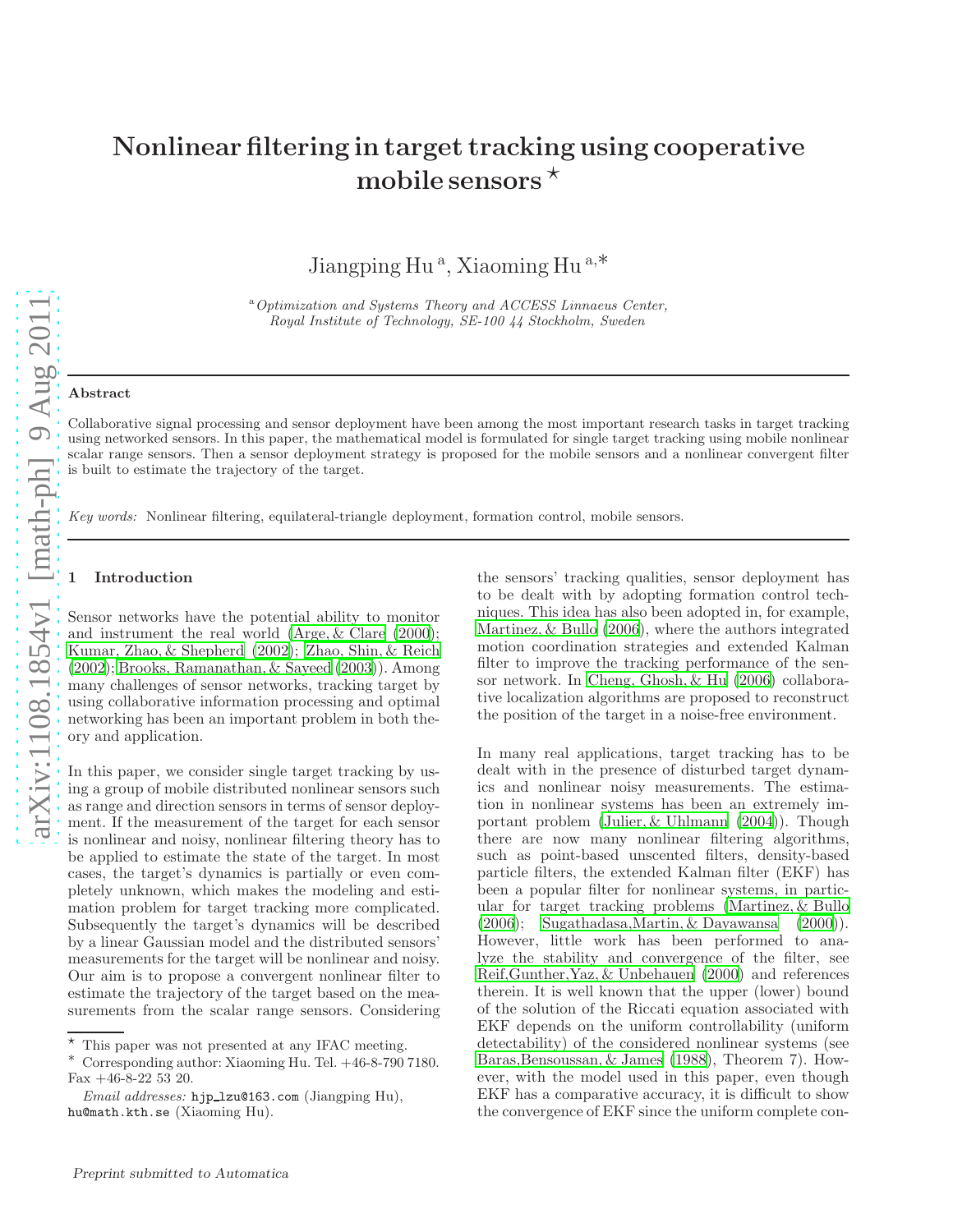trollability cannot be assumed. In addition, the Riccati differential equations associated with the error covariance are very difficult to integrate numerically. Then an important problem arises: can we design a convergent nonlinear filter to track the target with unknown dynamics?

The contribution of this paper is twofold: one is the proposal of a convergent nonlinear filter and the other is for appropriate deployment of the sensors. Sensor deployment concerns the connectivity and coverage of the network, which plays a key role in energy conservation and monitoring quality [\(Wang](#page-7-5),Xing, et al. [\(2003](#page-7-5)); Kumar, Lai, [& Balogh \(2004\)](#page-7-6)) and, at the same time, assures the feasibility of our proposed filter. A fundamental problem, i.e., k-coverage problem, facing sensor deployment for target tracking is how to deploy the sensors so that every point in the target region will be monitored by at least  $k$  sensors. For target tracking with mobile sensors, since the deployment algorithm will be integrated with the estimation process, k-coverage problems become more difficult to solve. In this paper, inspired by a virtual vehicle approach in Egerstedt,Hu, [& Stotsky \(2001\)](#page-7-7), neighbor-based formation control will be proposed to achieve an equilateraltriangle deployment and solve the 3-coverage problem for mobile sensors.

The rest of the paper is organized as follows. In Section 2, we discuss the sensor deployment and formulate the mathematical model in the target tracking problem. In Section 3, on the basis of equilateral-triangle deployment for mobile sensors, the design and convergence of a nonlinear filter will be given to track the target. In Section 4, the 3-coverage problem will be solved for mobile sensors by designing a decentralized control to achieve equilateral-triangle formation.

Throughout this paper, we will use the following notations:  $\ddot{A}$  is a real matrix,  $A^T$  denotes its matrix transpose,  $tr(A)$  is the trace of A,  $\lambda_i(A)$  is an eigenvalue of A,  $||A||_2$  is the spectral norm; for vector x,  $||x||_2$  is Euclidean norm and  $||x||_{\infty}$  is maximum norm; <  $\cdot$  > denotes the inner product in Euclidean space; ⊗ denotes the Kronecker product;  $E[\cdot]$  is the expectation operator;  $col(\cdot)$  denotes the concatenation; Dirac( $\cdot$ ) is the Dirac delta operator.

## 2 Problem formulation

In this section, we will formulate the target tracking problem on sensor deployment strategy and convergent nonlinear filter design.

Consider target tracking with N mobile sensors. Suppose that each sensor is modeled as two disks with radii  $r$  and  $r_c$ , which indicate the sensing range and the communication range, respectively. In order to improve the target tracking quality, having the target sensed by at least  $k$  (no less than 3) sensors in a plane is critical. Meanwhile, the sensors should be kept connected to transmit and receive data successfully. It has been shown in [Wang](#page-7-5),Xing, et al. [\(2003](#page-7-5)) that if  $r_c \geq 2r$ , k-coverage implies connectivity of the network. For the case the target region is constrained in a space of dimension two, the problem of designing a target tracking filter will be resolved in Section 3 and, the problem of how to make the region be 3-covered by mobile sensors in Section 4.

Let the kinematic equation of sensor  $i$  be described by a nonlinear system

$$
\dot{s}_i(t) = f_i(s_i(t), u_{s,i}(t)), \ i = 1, \cdots, N,
$$
 (1)

where  $s_i(t) \in \mathbb{R}^n$  is the position of sensor i and  $u_{s,i}(t)$  is its input. The measurement of the target for each scalar sensor is nonlinear and noisy and can be expressed as

$$
y_i(t) = \phi_i(p(t), s_i(t)) + \omega_i(t), \ i = 1, \cdots, N, \quad (2)
$$

where  $\phi_i \in \mathbb{R}$  is continuously differentiable with respect to p and  $\omega_i$  are independent Gaussian white noises with covariance matrices  $E[\omega_i(t_1)\omega_i^T(t_2)] = \Omega_i \text{Dirac}(t_1 - t_2)$ . The variable  $p(t)$  ( $\in \mathbb{R}^{n_1}$ ) denotes the state of the target. When  $p(t)$  represents the position or orientation angle of the target, the sensors will be called range sensors. Another kind of sensors is called velocity sensor if  $p$  contains the velocity vector of the target.

Now suppose that the state  $p(t)$  of the target evolves in a continuous-time linear system with partially unknown input:

$$
\begin{cases}\n\dot{p}(t) = Ap(t) + Bu(t), \\
p(t_0) = p_0,\n\end{cases} \tag{3}
$$

where  $u \in \mathbb{R}^{n_2}$   $(n_2 \leq n_1)$  is the partially unknown input, the initial state  $p(t_0)$  is also an unknown constant vector and A, B are constant matrices. The unknown input is generated by a linear exogenous system

$$
\begin{cases}\n\dot{\zeta}(t) = \Gamma \zeta(t) + F\nu(t), \\
u(t) = D\zeta(t),\n\end{cases} \tag{4}
$$

where  $\zeta \in \mathbb{R}^m, \nu \in \mathbb{R}^{n_3}, \Gamma, F, D$  are known matrices and the system disturbance  $\nu$  is a zero-mean Gaussian white noise with  $E[\nu(t)\nu^{T}(s)] = \Psi \text{Dirac}(t-s)$ .

Then the target's dynamics (3) and the kinematics (1) and the measurements  $(2)$  of N sensors compose an extended system

$$
\begin{pmatrix} \dot{p} \\ \dot{\zeta} \end{pmatrix} = \bar{A} \begin{pmatrix} p \\ \zeta \end{pmatrix} + \bar{B}\nu,
$$
\n(5)

$$
\dot{s} = f(s, u_s),\tag{6}
$$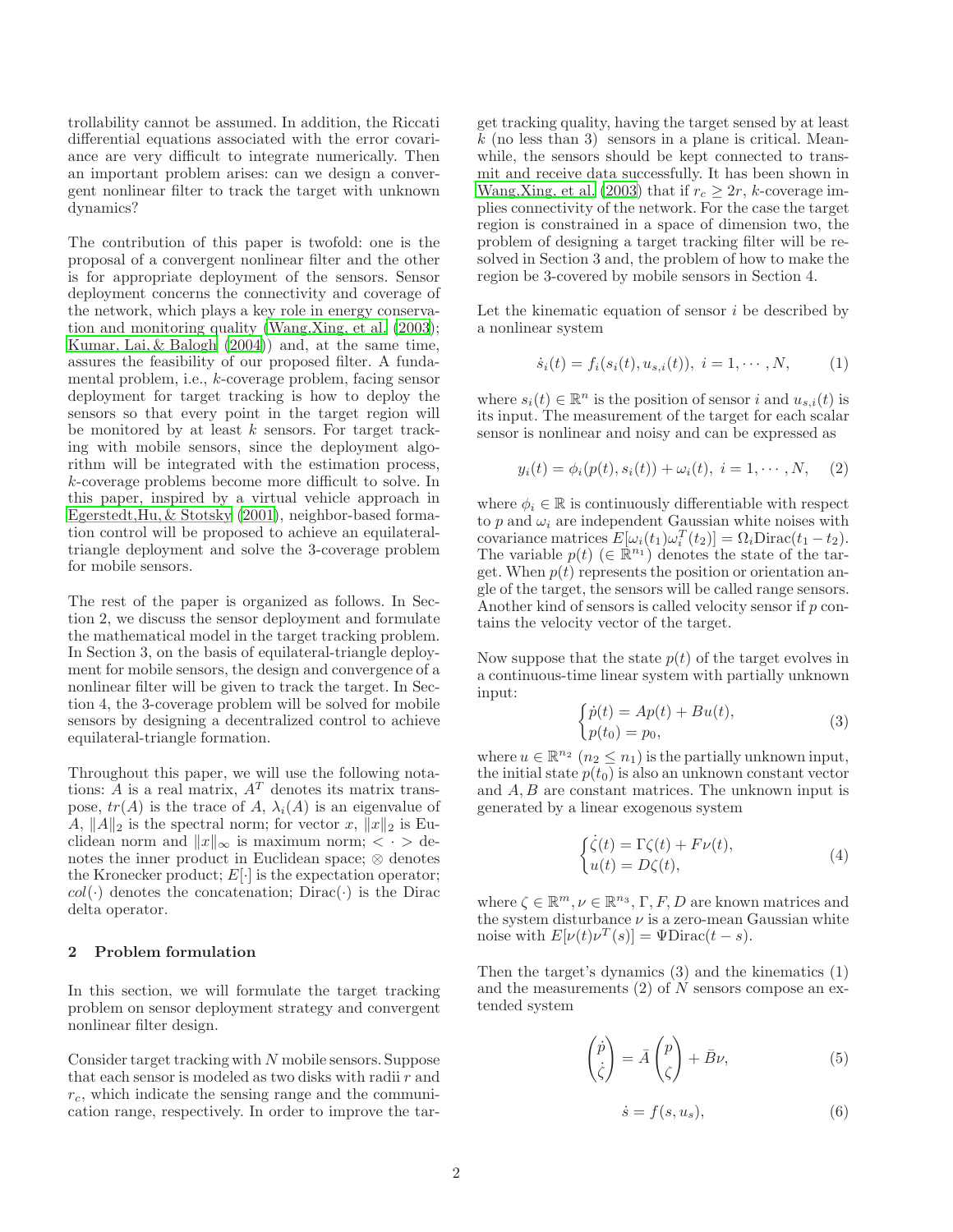$$
y = \phi(p, s) + \omega,\tag{7}
$$

where  $y = col(y_1, \dots, y_N), s = col(s_1, \dots, s_N), u_s =$  $col(u_{s,1},\cdots,u_{s,N}),$   $f = col(f_1,\cdots,f_N), \omega = col(\omega_1,$  $\cdots$ ,  $\omega_N$ ) and

$$
\bar{A} = \begin{pmatrix} A & BD \\ 0 & \Gamma \end{pmatrix}, \ \bar{B} = \begin{pmatrix} 0 \\ F \end{pmatrix}.
$$

**Remark 1** Here we cannot assume that system  $(A, B)$ is (uniformly) controllable. Thus, the boundedness of the solution of the Riccati equation associated with EKF corresponding to system  $(5)$ ,  $(7)$  can not be guaranteed.

Let  $C(p, s)$  be the Jacobian matrix of  $\phi(p, s)$  with respect to p and  $\bar{C} = [C(p, s), 0_{N \times m}]$ . If there is no confusion,  $C(p, s)$  will be abbreviated as C in the sequel. When the observability of time-varying system with C or  $\overline{C}$  is mentioned, p and s are regarded as constants. In order to investigate the observability of system  $(\bar{A}, \bar{C})$ , we make an assumption as follows:

**Assumption 2** The pairs  $(A, C)$  and  $(\Gamma, D)$  are observable and no eigenvalue of  $\Gamma$  is a transmission zero of system  $(A, B, C)$ .

The following result can be checked by Hautus test and the proof is omitted here (the detail can be found in Hu, [& Hu \(2008\)](#page-7-8)).

**Lemma 3** Under Assumption 2, the matrix pair  $(\bar{A}, \bar{C})$ is observable.

**Remark 4** For system  $(\bar{A}, \bar{B}, \bar{C})$  in this paper, we will show in Section 3 that, in fact,  $(\bar{A}, \bar{C})$  will be also uniformly detectable by finding a gain matrix  $H(p, s)$  such that  $\bar{A} + H\bar{C}$  will have negative real-part eigenvalues for arbitrary time-varying variables p and s.

In terms of Lemma 3, a nonlinear observer-based filter can be proposed for systems (5) and (7):

$$
\begin{cases}\n\dot{\hat{p}} = A\hat{p} + BD\hat{\zeta} + H_p(y - \phi(\hat{p}, s)), \\
\dot{\hat{\zeta}} = \Gamma\hat{\zeta} + H_\zeta(y - \phi(\hat{p}, s)).\n\end{cases} \tag{8}
$$

In this paper, we limit ourselves to nonlinear observers that satisfy the following constraints: 1)  $H_p, H_\zeta$  are gain matrices to be designed such that  $H_p(\hat{C}(\hat{p}, s))$  and  $H<sub>\zeta</sub>C(\hat{p}, s)$  are constant matrices; 2) the observer is an asymptotic observer for the given system in the absence of system disturbance  $\nu$  and measurement noise  $\omega$ . The motivation for the second constraint is that the observer should be an possible asymptotic observer even when some, or all, components of the system state or the measurements are noise free.

The nonlinear function  $\phi(p, s)$  can be expanded up to first order via

$$
\phi(p, s) = \phi(\hat{p}, s) + C(\hat{p}, s)(p - \hat{p}) + \Delta(p, \hat{p}, s), \quad (9)
$$

where  $\Delta(p, \hat{p}, s)$  is the remaining nonlinear term. The estimation errors are defined by  $e_p = p - \hat{p}$ ,  $e_{\zeta} = \zeta - \hat{\zeta}$ . Then we can have the nonlinear error dynamics

$$
\begin{cases} \n\dot{e}_p = (A - H_p C(\hat{p}, s)) e_p + B D e_\zeta - H_p \Delta(p, \hat{p}, s) - H_p \omega, \\
\dot{e}_\zeta = \Gamma e_\zeta - H_\zeta C(\hat{p}, s) e_p - H_\zeta \Delta(p, \hat{p}, s) - H_\zeta \omega + F \nu. \\
10)\n\end{cases}
$$

To examine the error dynamics (10), consider a general Ito stochastic differential equation

$$
de(t) = g(e(t))dt + b(t)d\tilde{\omega}(t),
$$
\n(11)

where  $\tilde{\omega}(t)$  is a standard Brown motion.

Then a differential generator associated with  $e(t)$  is defined as follows [\(Zakai M. \(1967\)](#page-7-9)):

$$
\mathcal{L}(\cdot) = \frac{\partial(\cdot)}{\partial e} g(e(t)) + \frac{1}{2} tr(b(t)b^{T}(t) \text{Hess}(\cdot))
$$
 (12)

where  $Hess(\cdot)$  denotes the Hessian matrix.

Now a key lemma to show the stochastic boundedness or stability is given as follows (Reif,Gunther,Yaz, [& Unbehauen](#page-7-3) [\(2000\)](#page-7-3); [Zakai M. \(1967](#page-7-9))):

**Lemma 5** If there is a stochastic process  $V(e(t))$  and positive numbers  $\lambda_1, \lambda_2, \lambda_3, \epsilon$  such that

$$
\lambda_1 \|e(t)\|^2 \le V(e(t)) \le \lambda_2 \|e(t)\|^2 \tag{13}
$$

and

$$
\mathcal{L}V(e(t)) \le -\lambda_3 V(e(t)) + \epsilon \tag{14}
$$

are fulfilled, then the stochastic process  $e(t)$  is exponentially bounded in mean square, i.e.

$$
E[\|e(t)\|^2] \le \frac{\lambda_2}{\lambda_1} \|e(0)\|e^{-\lambda_3 t} + \frac{\epsilon}{\lambda_1 \lambda_3} \tag{15}
$$

for every  $t \geq 0$ .

In the subsequent sections, we will firstly give a construction of nonlinear filter (8) and analyze its stability. Secondly we will discuss a deployment for mobile sensors in order to ensure the existence of nonlinear filter (8) and improve the tracking quality as well.

### 3 Filter design and analysis

In this section, a nonlinear filter will be built to track the target by using mobile range sensors. Then the stochastic stability of the filter will be analyzed.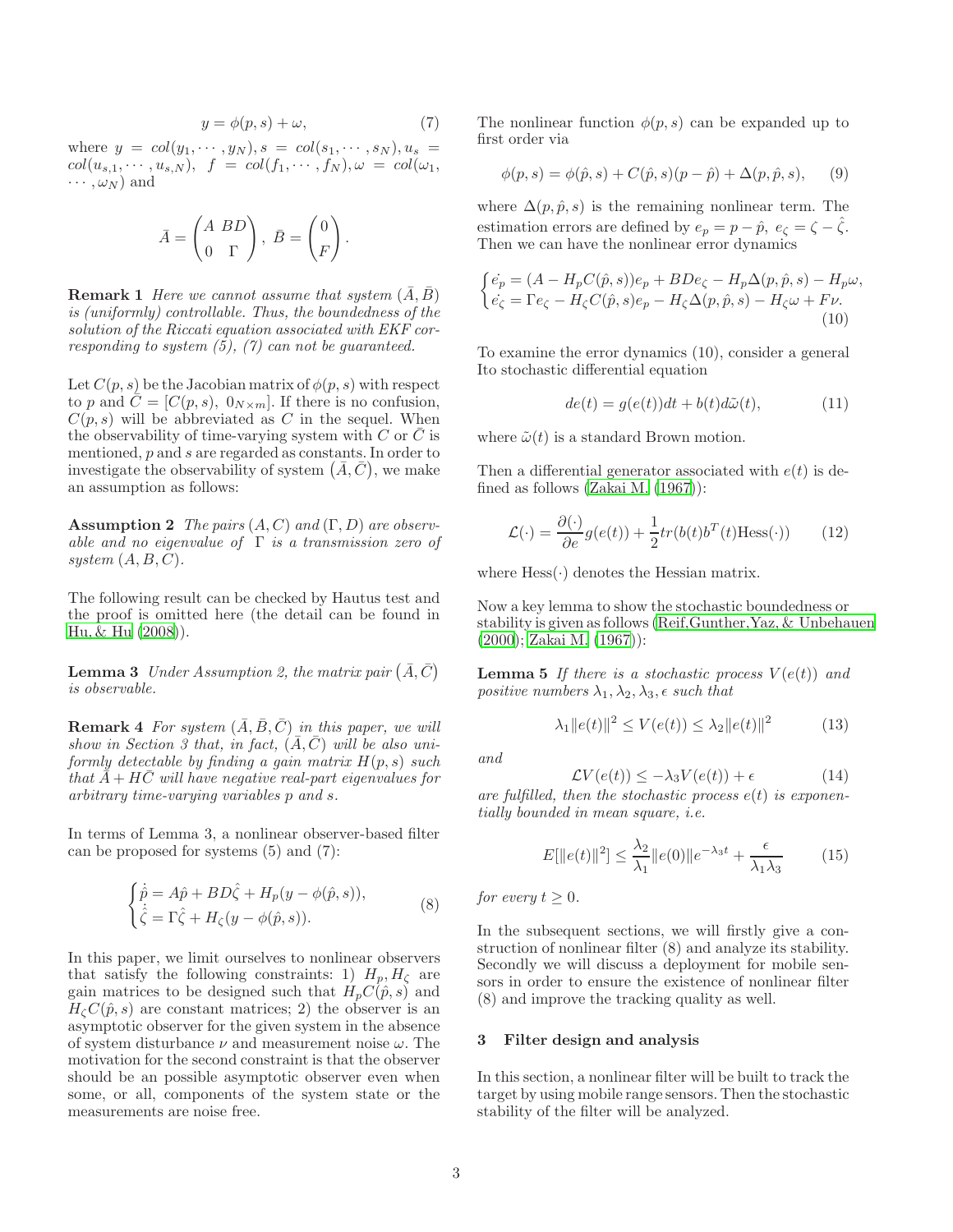#### 3.1 Target tracking filter design

Suppose that the target dynamics (3) is expressed as follows:

$$
\begin{cases} \dot{x} = v, \\ \dot{v} = u, \end{cases} \tag{16}
$$

where  $x, v, u \in \mathbb{R}^n$  denote the position, velocity and acceleration of the target,  $p = col(x, v)$ ,

$$
A = \begin{pmatrix} 0 & I_n \\ 0 & 0 \end{pmatrix}, B = \begin{pmatrix} 0 \\ I_n \end{pmatrix}.
$$

Additionally, the acceleration  $u$  is given by the exogenous system (4).

In the rest of the paper, we will consider only scalar range sensors whose measurements of target are given by

$$
y_i(t) = \phi_i(x(t), s_i(t)) + \omega_i(t) \in \mathbb{R}, \ i = 1, \cdots, N \quad (17)
$$

or,

$$
y = \phi(x, s) + \omega \in \mathbb{R}^N. \tag{18}
$$

To reconstruct the state of the target, an assumption on the rank of Jacobian matrix  $C(x, s)$  is made:

Assumption 6 For continuous differentiable function  $\phi(x, s)$ , there exists a number N such that the Jacobian matrix  $C(x, s) = \frac{\partial \phi}{\partial x}(x, s)$  is column full rank.

The assumption suggests that when enough number of sensors are placed in a finite dimensional state space, we can always find that the gradients  $\frac{\partial \phi_i(x,s)}{\partial x}$  are linearly independent and then the reconstruction of the states of the target will be possible. As N turns larger, the assumption on Jacobian rank becomes satisfied more easily. For example, if we take the measurement function as

$$
\phi(x, s) = col(||x - s_1||, \cdots, ||x - s_N||). \tag{19}
$$

It follows that the Jacobian matrix is

$$
col(\frac{(x - s_1)^T}{\|x - s_1\|}, \cdots, \frac{(x - s_N)^T}{\|x - s_N\|}).
$$

When three or more sensors are placed in the plane, it is easy to find non-collinear positions relative to the target for the sensors. This is just the reason why we should consider the 3-coverage problem in mobile sensor network in next section.

In what follows, for the sake of constructing a filter for the extended system  $(16)$ ,  $(4)$  and  $(18)$ , we investigate the structure of system (4). From Assumption 2,  $(\Gamma, D)$ 

is observable, then there exists a matrix  $G \in \mathbb{R}^{m \times n}$  such that  $\Gamma$  – GD is a Hurwitz matrix. Then, for an arbitrary positive definite matrix  $Q_{\zeta} \in \mathbb{R}^{m \times m}$ , there is a symmetric positive definite matrix  $P_{\zeta} \in \mathbb{R}^{m \times m}$  such that

$$
P_{\zeta}(\Gamma - GD) + (\Gamma - GD)^{T}P_{\zeta} = -Q_{\zeta}.
$$
 (20)

The following assumption is given to guarantee the convergence of the proposed nonlinear filter (8) associated with the extended system  $(16)$ ,  $(4)$  and  $(18)$ .

**Assumption 7** For gain matrix  $G$  in equation (20), we have the following two relations:

(1) 
$$
P_{\zeta}(\Gamma - GD)G + \varpi D^{T} P_{1} = 0,
$$
  
(2)  $P_{1}(DG - \frac{1}{\varpi}I_{n}) + (DG - \frac{1}{\varpi}I_{n})^{T} P_{1} = -Q_{1},$ 

where  $\varpi > 1$  and  $Q_1, P_1$  are n-dimensional symmetric positive definite matrices.

Now a nonlinear filter is proposed as follows:

$$
\begin{pmatrix} \dot{\hat{p}} \\ \dot{\hat{\zeta}} \end{pmatrix} = \begin{pmatrix} A & BD \\ 0 & \Gamma \end{pmatrix} \begin{pmatrix} \hat{p} \\ \hat{\zeta} \end{pmatrix} + H(\hat{x}, s)(y - \phi(\hat{x}, s)) \quad (21)
$$

where  $\hat{p} = (\hat{x}^T, \hat{v}^T)^T$ , and the gain matrix  $H(\hat{x}, s) =$  $MJ_{\hat{x}}^{-1}C^{T}(\hat{x},s),$ 

$$
M = \begin{pmatrix} (\alpha - 1)I_n - \frac{1}{\varpi - 1} P_1^{-1} G^T D^T P_1 \\ \frac{\alpha}{\varpi} I_n - \frac{1}{\varpi - 1} P_1^{-1} G^T D^T P_1 \\ G(\frac{\alpha}{\varpi} I_n - \frac{1}{\varpi - 1} P_1^{-1} G^T D^T P_1) - P_{\zeta}^{-1} D^T P_1 \end{pmatrix},
$$
  

$$
J_{\hat{x}} = \frac{\partial^T \phi}{\partial x} (\hat{x}, s) \frac{\partial \phi}{\partial x} (\hat{x}, s) = \sum_{i=1}^N \frac{\partial \phi_i}{\partial x} (\hat{x}, s) \frac{\partial^T \phi_i}{\partial x} (\hat{x}, s),
$$
  

$$
\alpha > \frac{\varpi}{\varpi - 1}.
$$

With Assumption 6, the inverse of  $J_{\hat{x}}$  is well defined.

## 3.2 Stability analysis

Now we turn to the stability analysis of filter (21).

Define  $e_p = p - \hat{p}$ ,  $e_{\zeta} = \zeta - \hat{\zeta}$ , then the nonlinear error dynamics (10) can be rewritten in a compact form:

$$
\dot{e} = \hat{A}e - H(\hat{x}, s)\Delta(x, \hat{x}, s) + \bar{B}\nu - H\omega, \qquad (22)
$$

where

$$
e = \begin{pmatrix} e_p \\ e_{\zeta} \end{pmatrix}, \hat{A} = \bar{A} - H(\hat{x}, s)\bar{C}(\hat{x}, s), \bar{B} = \begin{pmatrix} 0_{2n \times m} \\ F \end{pmatrix}
$$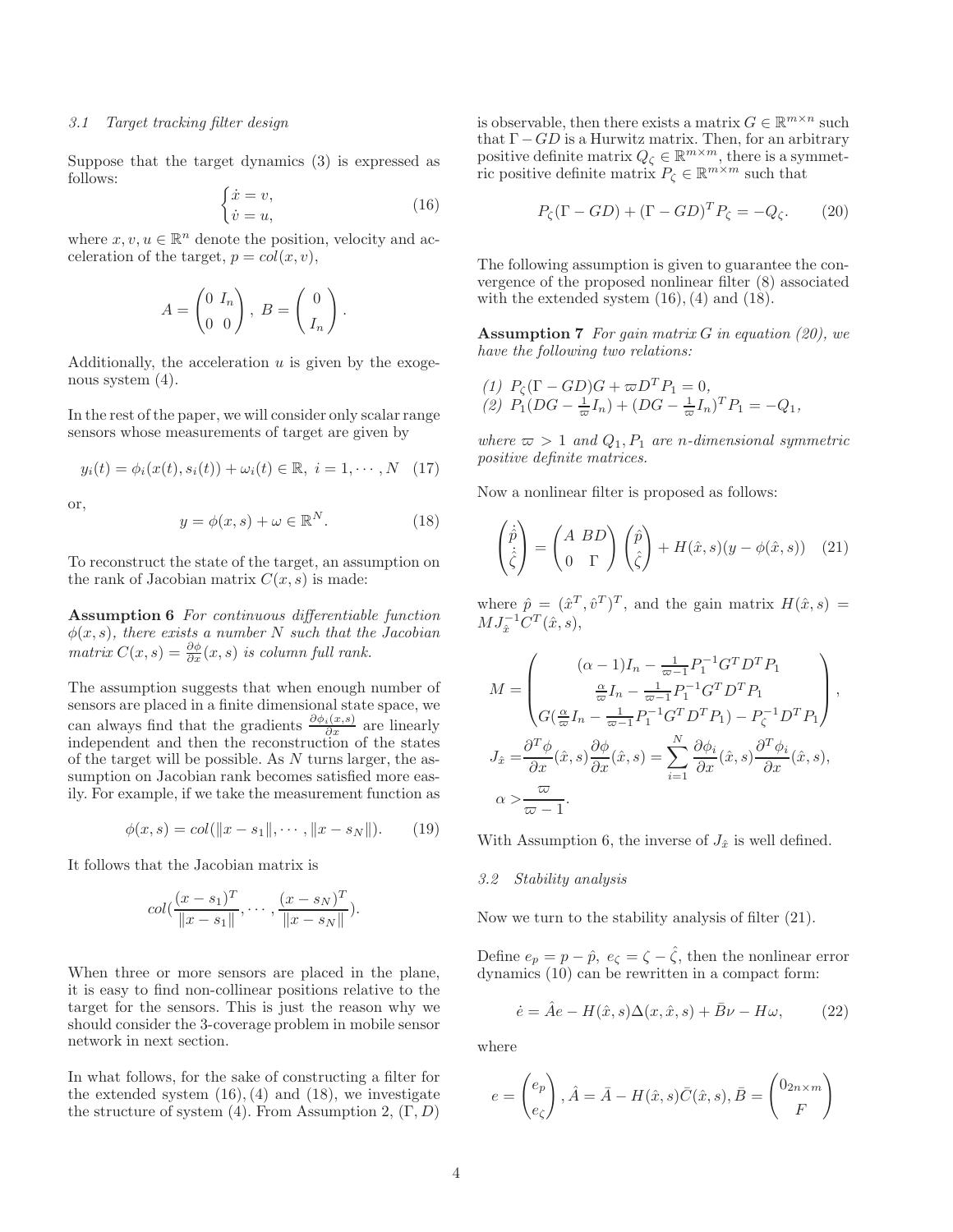and  $\Delta(x, \hat{x}, s)$  satisfies

$$
\phi(x, s) = \phi(\hat{x}, s) + C(\hat{x}, s)(x - \hat{x}) + \Delta(x, \hat{x}, s).
$$

**Assumption 8** There are positive numbers  $\delta$ ,  $\chi$  such that the remaining term  $\Delta(x, \hat{x}, s)$  is bounded by

$$
\|\Delta(x,\hat{x},s)\| \le \chi \|x - \hat{x}\|^2, \tag{23}
$$

for  $||x - \hat{x}|| < \delta$ .

**Assumption 9** There is a positive number  $\gamma$  such that the smallest eigenvalue of matrix  $J_{\hat{x}}$  is satisfied for all  $t \geq 0$ :

$$
\lambda_{\min}(J_{\hat{x}}) \ge \gamma. \tag{24}
$$

Remark 10 If we can resolve the 3-coverage problem in the mobile sensor network, this assumption will be fulfilled since  $J_{\hat{x}}$  is bounded positive definite when N sensors are deployed in the interested area (compact subset of Euclidean space) with equilateral-triangle formation, which will be considered in Section 4.

**Definition 11** In equation  $(22)$ , if there exist positive numbers  $a_1, a_2, a_3$  such that

$$
E[\|e(t)\|^2] \le a_1 \|e(0)\|e^{-a_2 t} + a_3 \tag{25}
$$

holds for every  $t \geq 0$ , we say that the nonlinear filter (21) can track the target.

Now a main result will be presented as follows:

**Theorem 12** Consider a target with disturbed dynamics  $(16)$ ,  $(4)$  and N mobile sensors with nonlinear measurements (18). Under Assumptions 2, 7, 8 and 9, the filter defined by (21) can track the target.

Proof: Firstly, for system (22), we will show that  $(\bar{A}, \bar{C})$ with given gain matrix  $H(\hat{x}, s)$  will be stabilizable under Assumption 2. A variable transform is defined as follows:

$$
\tilde{e} = Te,\tag{26}
$$

where

$$
T = \begin{pmatrix} I_n & 0 & 0 \\ 0 & I_n & 0 \\ 0 & -G & I_m \end{pmatrix}.
$$

Then the error dynamics (22) is transformed to

$$
\dot{\tilde{e}} = \tilde{A}\tilde{e} - TH\Delta(x, \hat{x}, s) + T\bar{B}\nu - TH\omega, \qquad (27)
$$

where  $\tilde{A} = T\hat{A}T^{-1}$ .

Define  $V(\tilde{e}) = \tilde{e}^T P \tilde{e}$ , where P is a symmetric matrix such that

$$
P = \begin{pmatrix} P_1 & -P_1 & 0 \\ -P_1 & \varpi P_1 & 0 \\ 0 & 0 & P_{\zeta} \end{pmatrix} (\varpi > 1), \qquad (28)
$$

and  $P_1, P_\zeta$  and  $\varpi$  satisfy Assumption 7. It is easy to see that P is positive definite by Schur Complement Formula. Obviously,  $V(\tilde{e})$  is bounded by

$$
\lambda_{\min}(P)\tilde{e}^T\tilde{e} \le V(\tilde{e}) \le \lambda_{\max}(P)\tilde{e}^T\tilde{e},\qquad(29)
$$

where  $\lambda_{\min}(P)$  and  $\lambda_{\max}(P)$  are the smallest and largest eigenvalue of  $P$ , respectively.

For the given stochastic process  $V(\tilde{e})$ , the differential generator is given by

$$
\mathcal{L}V(\tilde{e}) = \tilde{e}^T(P\tilde{A} + \tilde{A}^T P)\tilde{e} - 2\tilde{e}^T PTH\Delta(x, \hat{x}, s) + tr(PT\bar{B}\bar{B}^T T^T) + tr(PTHH^T T^T).
$$
 (30)

Under Assumption 7, it is not difficult to obtain that

$$
\tilde{A} = \begin{pmatrix}\n\frac{1}{\varpi - 1} P_1^{-1} G^T D^T P_1 - (\alpha - 1) I_n & I_n & 0 \\
\frac{1}{\varpi - 1} P_1^{-1} G^T D^T P_1 - \frac{\alpha}{\varpi} I_n & DG & D \\
P_{\zeta}^{-1} D^T P_1 & (\Gamma - GD) G \Gamma - GD\n\end{pmatrix},
$$

thus we have

$$
Q =: -(P\tilde{A} + \tilde{A}^T P) = Diag\{2(\alpha - \frac{\alpha}{\varpi} - 1)P_1, \varpi Q_1, Q_\zeta\},\tag{31}
$$

which is a positive definite matrix due to Assumption 7 and  $\alpha > \frac{\varpi}{\varpi - 1}$ . Thus, the matrices  $\tilde{A}$  and  $\hat{A}$  will be Hurwitz stable.

Let  $\lambda_{\min}(Q)$  be the smallest eigenvalue of Q. By Assumptions 8, 9, then the generator is

$$
\mathcal{L}V(\tilde{e}) \le -(\lambda_{\min}(Q) - 2\chi\lambda_{\max}(P) ||T||_2 ||H||_2 ||\tilde{e}||)\tilde{e}^T\tilde{e}
$$
  
+  $\lambda_{\max}(P) ||T||_2^2(tr(FF^T) + tr(HH^T)).$ 

Since  $||H||_2^2 \le tr(HH^T) \le ||M||_2^2 tr(J_{\hat{x}}^{-1}) \le n \frac{||M||_2^2}{\gamma},$  we have

$$
\mathcal{L}V(\tilde{e}) \le -(\lambda_{\min}(Q) - 2\chi\lambda_{\max}(P)\sqrt{\frac{n}{\gamma}}\|M\|_2\|T\|_2\|\tilde{e}\|)\tilde{e}^T\tilde{e}
$$

$$
+ \lambda_{\max}(P)\|T\|_2^2(tr(FF^T) + n\frac{\|M\|_2^2}{\gamma}).
$$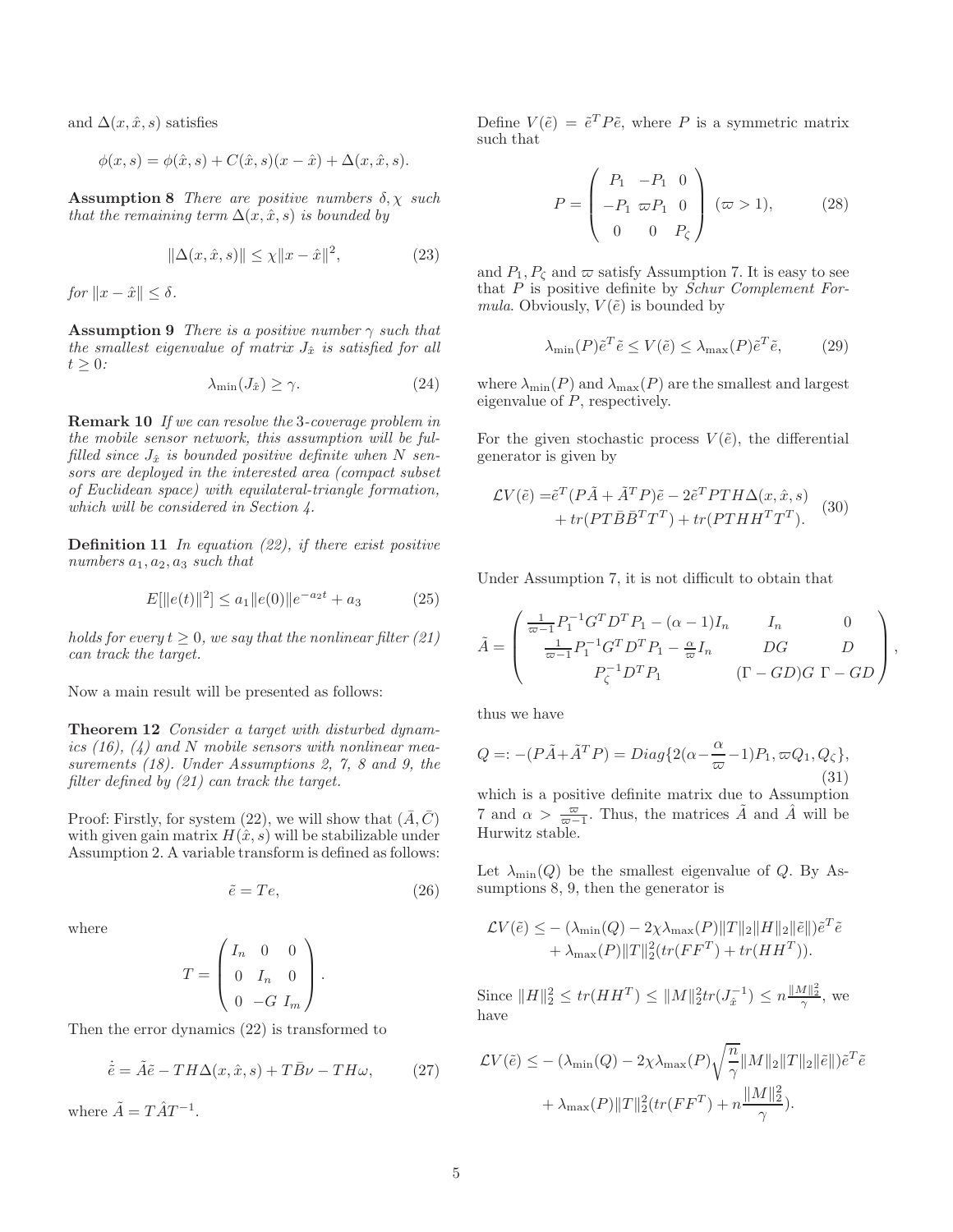Defining

$$
\tilde{\delta} = \min(||T||_2 \delta, \frac{\lambda_{\min}(Q)}{4\chi\lambda_{\max}(P)\sqrt{\frac{n}{\gamma}}||T||_2||M||_2}),
$$
  

$$
\epsilon = \lambda_{\max}(P)||T||_2^2(tr(FF^T) + n\frac{||M||_2^2}{\gamma}),
$$

and using (29) one obtains  $\mathcal{L}V(\tilde{e}) \leq -\eta V(\tilde{e}) + \epsilon$  with  $\eta = \frac{\lambda_{\min}(Q)}{2\lambda - (P)}$  $\frac{\lambda_{\min}(Q)}{2\lambda_{\max}(P)}$  for  $\|\tilde{e}\| \leq \tilde{\delta}$ . According to Lemma 5,

$$
E[\|\tilde{e}(t)\|^2] \le \frac{\lambda_{\max}(P)}{\lambda_{\min}(P)} \|\tilde{e}(0)\| e^{-\eta t} + \frac{\epsilon}{\lambda_{\min}(P)\eta}, \quad (32)
$$

by Definition 11 and the transformation (26), the conclusion follows.

## 4 Motion coordination of sensors

In this section, we discuss conditions for deploying the mobile sensors that guarantee Assumption 6 and Assumption 9, which play an essential role in the proposed filter design. We will design neighbor-based control so the mobile sensors move in equilateral-triangle formations.

Suppose that the interconnection topology of the sensor network is a tree. For range sensors, the tree interconnection topology means that sensor  $i$  can measure the position (i.e. distance and bearing angle with respect to sensor i) of sensor  $i - 1$  for  $i = 1, \dots, N$ . Additionally, suppose that all sensor can get the states of the estimated target, which can be regarded as a virtual sensor labeled 0.

A unicycle model is used to describe the kinematics of sensor i for  $i = 1, \dots, N$ , i.e.

$$
\begin{aligned}\n\dot{x}_{s,i} &= v_{s,i} \cos \varphi_i, \\
\dot{y}_{s,i} &= v_{s,i} \sin \varphi_i, \\
\dot{\varphi}_i &= \mathbf{w}_i,\n\end{aligned} \tag{33}
$$

where  $s_i = (x_{s,i}, y_{s,i})^T \in \mathbb{R}^2$  is the position,  $v_{s,i}$  is the translational velocity,  $\varphi_i$  is the orientation angle and  $w_i$ is the angular velocity. Here, the control to be designed is  $v_{s,i}$  and  $w_i$ .

Let  $d_i$  denote the actual distance between sensor  $i$ and  $i - 1$  (while  $d_{0,i} > 0$  is the corresponding desired distance), let  $\beta_i$  be the actual bearing angle from the orientation of sensor i to edge  $\overrightarrow{s_is}_{i-1}$  and  $\beta_{0,i}$ the corresponding desired bearing angle (see Fig. 1). Here,  $\beta_i$  and  $\beta_{0,i}$  are constrained in the radian interval  $[-\pi, -\pi/2] \bigcup (-\pi/2, \pi/2] \bigcup (\pi/2, \pi]$ . Note that the desired formation is defined by  $d_i = d_{0,i}$  and  $\beta_i = \beta_{0,i}$  for  $i = 1, \dots, N$ . Finally, define  $\theta_i = \varphi_i - \varphi_{i-1}$ .



Fig. 1. Notations of angles and distances

Then we can rewrite the unicycle model (33) as

$$
\dot{d}_i = -v_{s,i} \cos \beta_i - v_{s,i-1} \cos(\pi - \theta_i - \beta_i),
$$
  
\n
$$
\dot{\theta}_i = w_i - w_{i-1},
$$
  
\n
$$
\dot{\beta}_i = -w_i + \frac{v_{s,i}}{d_i} \sin \beta_i - \frac{v_{s,i-1}}{d_i} \sin(\pi - \theta_i - \beta_i).
$$
\n(34)

Inspired by the path-following control presented in Egerstedt,Hu, [& Stotsky \(2001\)](#page-7-7), a virtual sensor approach will be used. A reference point  $(x_{s,i}^0, y_{s,i}^0)$  is chosen on  $s_i$ 's axis of orientation at a distance  $d_{0,i}$  with bearing angle  $\beta_{0,i}$ . Then we have

$$
x_{s,i}^0 = x_{s,i} + d_{0,i} \cos(\varphi_i + \beta_{0,i}),
$$
  
\n
$$
y_{s,i}^0 = y_{s,i} + d_{0,i} \sin(\varphi_i + \beta_{0,i}).
$$
\n(35)

Derivation of equation (35) in combination with unicycle model (33) gives the following relationship:

$$
\begin{pmatrix} v_{\mathbf{s},\mathbf{i}} \\ w_{\mathbf{i}} \end{pmatrix} = \begin{pmatrix} \frac{\cos(\varphi_i + \beta_{0,\mathbf{i}})}{\cos \beta_{0,\mathbf{i}}} & \frac{\sin(\varphi_i + \beta_{0,\mathbf{i}})}{\cos \beta_{0,\mathbf{i}}} \\ -\frac{\sin \varphi_i}{d_{0,\mathbf{i}} \cos \beta_{0,\mathbf{i}}} & \frac{\cos \varphi_i}{d_{0,\mathbf{i}} \cos \beta_{0,\mathbf{i}}} \end{pmatrix} \begin{pmatrix} \dot{x}^0_{s,i} \\ \dot{y}^0_{s,i} \end{pmatrix} - \begin{pmatrix} 0 \\ \dot{\beta}_{0,\mathbf{i}} \end{pmatrix}.
$$
\n(36)

On the one hand, the initial values of  $\beta_{0,i}$  can be taken in β<sub>0,*i*</sub> ∈ [-π, -π/2)  $\bigcup$ (-π/2, π/2)  $\bigcup$ (π/2, π] in order to achieve equilateral-triangle formation with tree interconnection topology. However, once the target changes its orientation very fast, it is both necessary and efficient to decrease response formation time for target tracking in practice. Hence, we need to regulate the desired bearing angles timely.

An appropriate choice for the dynamics of the desired bearing angle  $\beta_{0,i}$  is given by:

$$
\dot{\beta}_{0,i} = \begin{cases}\n0 & \text{if } \left| \frac{\dot{\hat{x}}_0 \ddot{\hat{y}}_0 - \dot{\hat{y}}_0 \ddot{\hat{x}}_0}{\dot{\hat{x}}_0^2 + \dot{\hat{y}}_0^2} \right| \leq \varkappa, \\
-\frac{\varrho}{1 + t^2} & \text{if } \frac{\dot{\hat{x}}_0 \ddot{\hat{y}}_0 - \dot{\hat{y}}_0 \dot{\hat{x}}_0}{\dot{\hat{x}}_0^2 + \dot{\hat{y}}_0^2} > \varkappa, \\
\frac{\varrho}{1 + t^2} & \text{otherwise,} \n\end{cases}
$$
\n(37)

for some threshold  $\varkappa > 0$  and  $0 \le \varrho \le 1$ .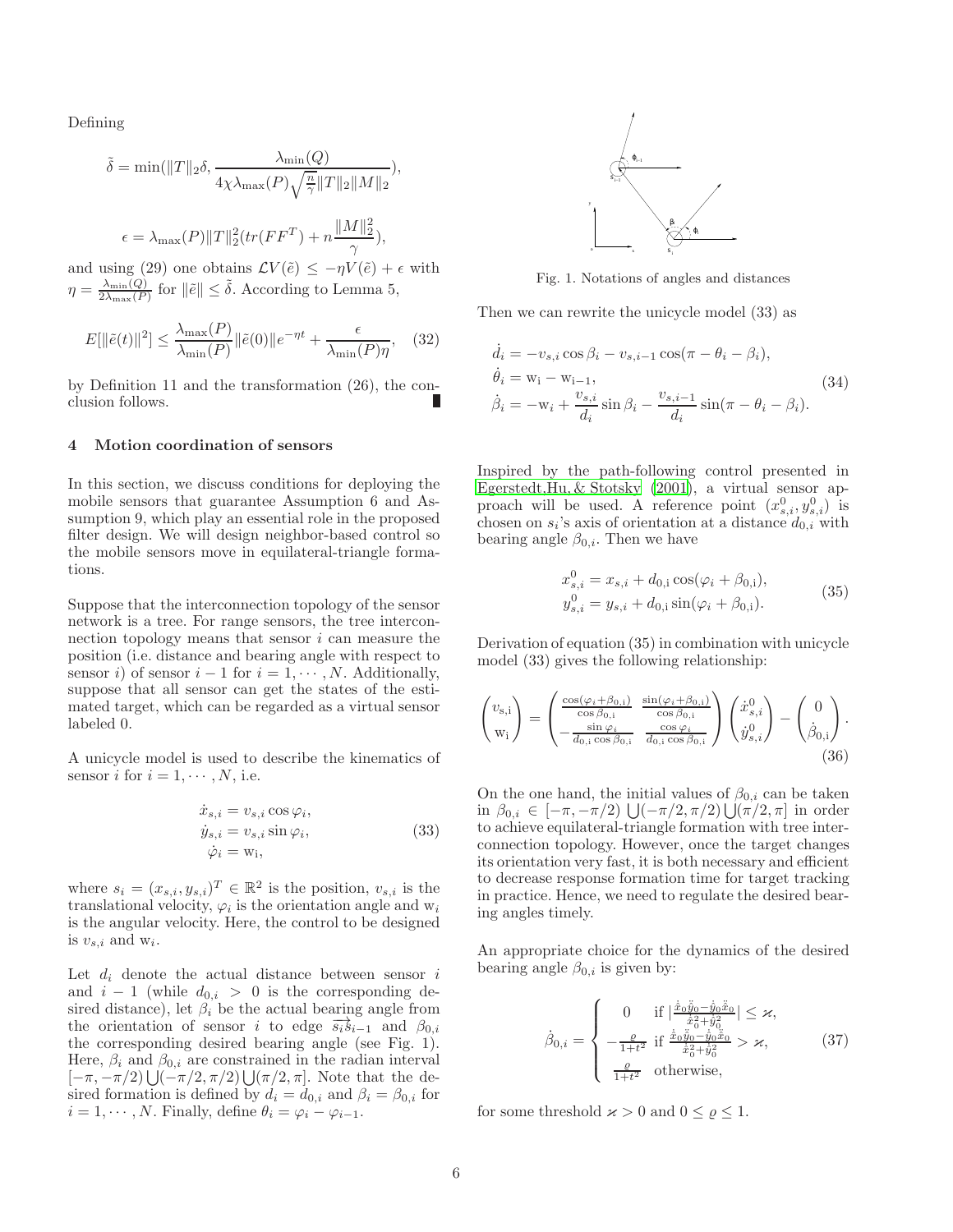On the other hand, if  $\dot{x}_{s,i}^0$  and  $\dot{y}_{s,i}^0$  are chosen as

$$
\begin{aligned} \dot{x}_{s,i}^{0} &= -k_i(x_{s,i}^0 - x_{s,i-1}) + \dot{x}_{s,i-1}, \\ \dot{y}_{s,i}^{0} &= -k_i(y_{s,i}^0 - y_{s,i-1}) + \dot{y}_{s,i-1}, \end{aligned} \tag{38}
$$

for positive number  $k_i$ , the virtual sensor of sensor i will be driven to sensor  $i - 1$ . Note that when  $i = 1$ ,  $(x_{s,i-1}, y_{s,i-1})^T = (\hat{x}_0, \hat{y}_0)^T$  will be the position of virtual sensor 0.

However, for range sensor  $i \geq 2$ , it is difficult to obtain the information of the velocity of its neighbor, i. e. sensor  $i - 1$ , so we need an assumption on the velocities of all mobile sensors:

**Assumption 13** For both sensor i  $(1 \le i \le N)$  and the target, the velocities are bounded, i.e.,  $\sqrt{\dot{x}_{s,i}^2 + \dot{y}_{s,i}^2} \le k_s$ , and  $\sqrt{\dot{x}_0^2 + \dot{y}_0^2} \le k_v$ , for some positive  $k_s$  and  $k_v$ .

If the estimation error of the target's velocity is small enough, from Assumption 13, the virtual sensor  $i$  (1  $\leq$  $i \le N$ ) will still approach to sensor  $i-1$  when the gains  $k_i$ are taken large enough and so we can ignore the velocity of sensor  $i - 1$  in equation (38):

$$
\dot{x}_{s,i}^{0} \cong -k_i(x_{s,i}^0 - x_{s,i-1}),
$$
  
\n
$$
\dot{y}_{s,i}^{0} \cong -k_i(y_{s,i}^0 - y_{s,i-1}).
$$
\n(39)

From the fact

$$
x_{s,i}^0 - x_{s,i-1} = d_{0,i} \cos(\beta_{0,i} + \varphi_i) - d_i \cos(\beta_i + \varphi_i),
$$
  
\n
$$
y_{s,i}^0 - y_{s,i-1} = d_{0,i} \sin(\beta_{0,i} + \varphi_i) - d_i \sin(\beta_i + \varphi_i),
$$

and combining equations (37) and (39), the formation control  $(36)$  for sensor *i* is given by

$$
v_{s,i} = \frac{k_i}{\cos \beta_{0,i}} (d_i \cos(\beta_i - \beta_{0,i}) - d_{0,i}),
$$
  
\n
$$
w_i = \frac{k_i}{d_{0,i} \cos \beta_{0,i}} (d_i \sin \beta_i - d_{0,i} \sin \beta_{0,i}) - \dot{\beta}_{0,i}.
$$
\n(40)

Then the result about the equilateral-triangle sensor deployment can be stated as follows:

Proposition 14 Under assumption that the velocity of sensor  $i - 1$  is zero, for sensor i with the modified unicycle model  $(34)$  with control  $(40)$  and any initial values  $\beta_i(0), \beta_{0,i}(0) \in [-\pi, -\pi/2) \bigcup (-\pi/2, \pi/2) \bigcup (\pi/2, \pi]),$ for all positive constants  $\epsilon_1, \epsilon_2$ , there exist positive numbers  $k_i$ ,  $\varrho$  and  $T_0$  such that for every  $t > T_0$ 

$$
|d_i - d_{i,0}| < \epsilon_1, |\beta_i - \beta_{i,0}| < \epsilon_2.
$$

Proof: Consider system (39). Let  $e_x^i = x_{s,i}^0 - x_{s,i-1}, e_y^i =$  $y_{s,i}^0 - y_{s,i-1}$ , then we have

$$
\dot{e}_x^i = -k_i e_x^i - \dot{x}_{s,i-1}, \n\dot{e}_y^i = -k_i e_y^i - \dot{y}_{s,i-1}.
$$
\n(41)

Under Assumption 13 we have from (41) that

$$
|e_x^i(t)| \le e^{-k_i t} |e_x^i(0)| + \max(k_v, k_s)/k_i
$$
  
\n
$$
|e_y^i(t)| \le e^{-k_i t} |e_y^i(0)| + \max(k_v, k_s)/k_i.
$$
\n(42)

The conclusions follow since

$$
d_{i,0} - \sqrt{e_x^i(t)^2 + e_y^i(t)^2} \le d_i \le d_{i,0} + \sqrt{e_x^i(t)^2 + e_y^i(t)^2}
$$

and

$$
\tan(\phi_i + \beta_i) = \frac{d_0 \sin(\phi_i + \beta_{i,0}) - e_y^i(t)}{d_0 \cos(\phi_i + \beta_{i,0}) - e_x^i(t)}.
$$

Remark 15 When the sensors achieve the desired formation, Assumptions 6 and 9 will be quaranteed.

## 5 Conclusion

In this paper, we designed a nonlinear observer-based filter to track a single second order linear Gaussian target by using measurements from N scalar range sensors and analyzed the the stability of the proposed filter in the sense of mean square. In order to ensure the feasibility of the tracking filter, an equilateral-triangle sensor deployment was proposed for the convergence of the filter by neighbor-based formation control. A very challenging topic for future research is the tracking of multiple targets using mobile sensors. With issues such as data association to overcome, it is far from trivial to extend the results for a single target to such cases.

## References

- <span id="page-6-0"></span>Agre J, & Clare L.(2000). An integrated architecture for cooperative sensing networks. Computer, 33(5), 106- 108.
- <span id="page-6-1"></span>Kumar S., Zhao F., & Shepherd D. (2002). Collaborative signal and information processing in microsensor networks. IEEE Signal Processing Mag., 19(2),13-14.
- <span id="page-6-2"></span>Zhao F. , Shin J., & Reich J. (2002) Information-driven dynamic sensor collaboration for tracking applications. IEEE Signal Processing Magzine, 19(2), 61-72.
- <span id="page-6-3"></span>Brooks R. , Ramanathan P., & Sayeed A. M. (2003). Distributed target classification and tracking in sensor networks. Proc. of IEEE, 91(8), 1163-1171.
- <span id="page-6-4"></span>Martinez S., & Bullo F. (2006). Optimal sensor placement and motion coordination for target tracking. Automatica, 42(4), 661-668.